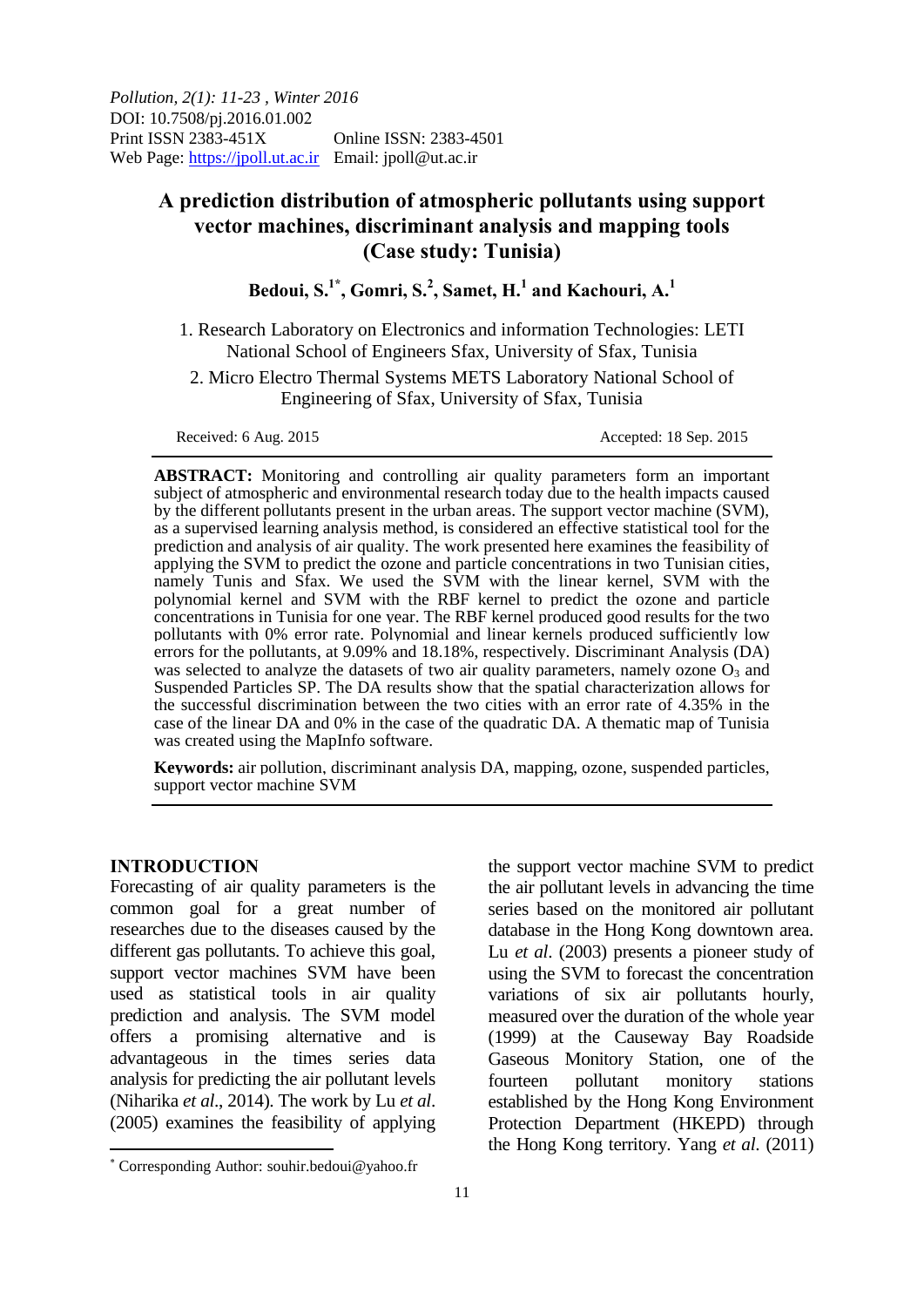declares that the SVM can be used for the regression and time series prediction and that it is capable of good generalization while the performance of the model is often hinged on the appropriate choice of the kernel. Several works have been published on the aspect of pollution monitoring using the Discriminant Analysis DA method. In fact, the supervised discriminant analysis method attempts to seek a lower-dimensional space to maximize the separation of the samples from the different classes (Chen *et al*., 2015). Edward *et al*. (2013) used the air quality data collected from eight automatic air quality monitoring stations in central Taiwan and discussed the correlation among the air quality variables with the statistical analysis in an attempt to accurately reflect the differences in air quality observed by each monitoring station, as well as to establish an air quality classification system suitable for the whole of Taiwan. For example, in their study Saithanu *et al*. (2014) utilized cluster analysis to categorize five main pollutants as well as classify the monitoring stations. Discriminant analysis was then constructed to determine the prediction model and evaluate the air quality group. These two statistical multivariate analysis techniques had been applied to assess and predict whether the Air Quality Index AQI in the urban areas in the east of Thailand exceeded the standard level. Discriminant analysis, Cluster analysis and Factor analysis were the aim and objective of Edward *et al*. (2012) to evaluate the Water Quality of a Watershed of Taipei, Taiwan. The use of the Geographical Information System (GIS) to classify polluted regions has also proven to be an effective tool. The scope and scale of the problems in the urban areas make the GIS a powerful tool for the management of spatial and temporal data, complex analyses and visualization (Banja *et al*., 2010). One important GIS application is the mapping of environmental exposure (Bellander *et al*., 2001).

In fact, air pollution is rapidly increasing due to various human activities. It occurs when the environment is contaminated by any chemical, physical or biological agent that modifies the natural characteristics of the atmosphere. Stoves in the homes, vehicles, factories and fires are different sources of air pollution. Both ambient (outdoor) and household (indoor) pollution exert many harmful effects on either human health or the environment. In this work, we focus on ozone and the suspended particulate concentrations in two Tunisian cities.

The physical and chemical processes of the pollutant gases, particularly nitrogen oxides  $NO<sub>x</sub>$  and the volatile organic compounds (VOC), in the troposphere result in the formation of secondary oxidized products. As several of these processes are regulated by the presence of sunlight, the oxidized products, including an oxidant such as  $O_3$ , are commonly referred to as 'secondary photochemical pollutants'. The production of high levels of ground ozone is of particular concern, because it known to act as the primary source of OH and also as a greenhouse gas. Furthermore tropospheric  $O_3$  exerts adverse effects on human health, vegetation and materials (Malec *et al*., 2008).

Suspended particles come from steel, cement, waste incineration and traffic. Particulate matter is linked to major health effects that include ill effects on the breathing and respiratory systems. aggravation of the existing respiratory and cardiovascular diseases, alteration of the body's defense systems against foreign materials, damage to lung tissue, carcinogenesis and premature mortality (Jimoda, 2012).

In this paper, we focus on the concentrations of the ozone and suspended particulates in several Tunisian cities. This paper is organized as follows: Section 2 contains an overview of the atmospheric pollution. It also describes the study area.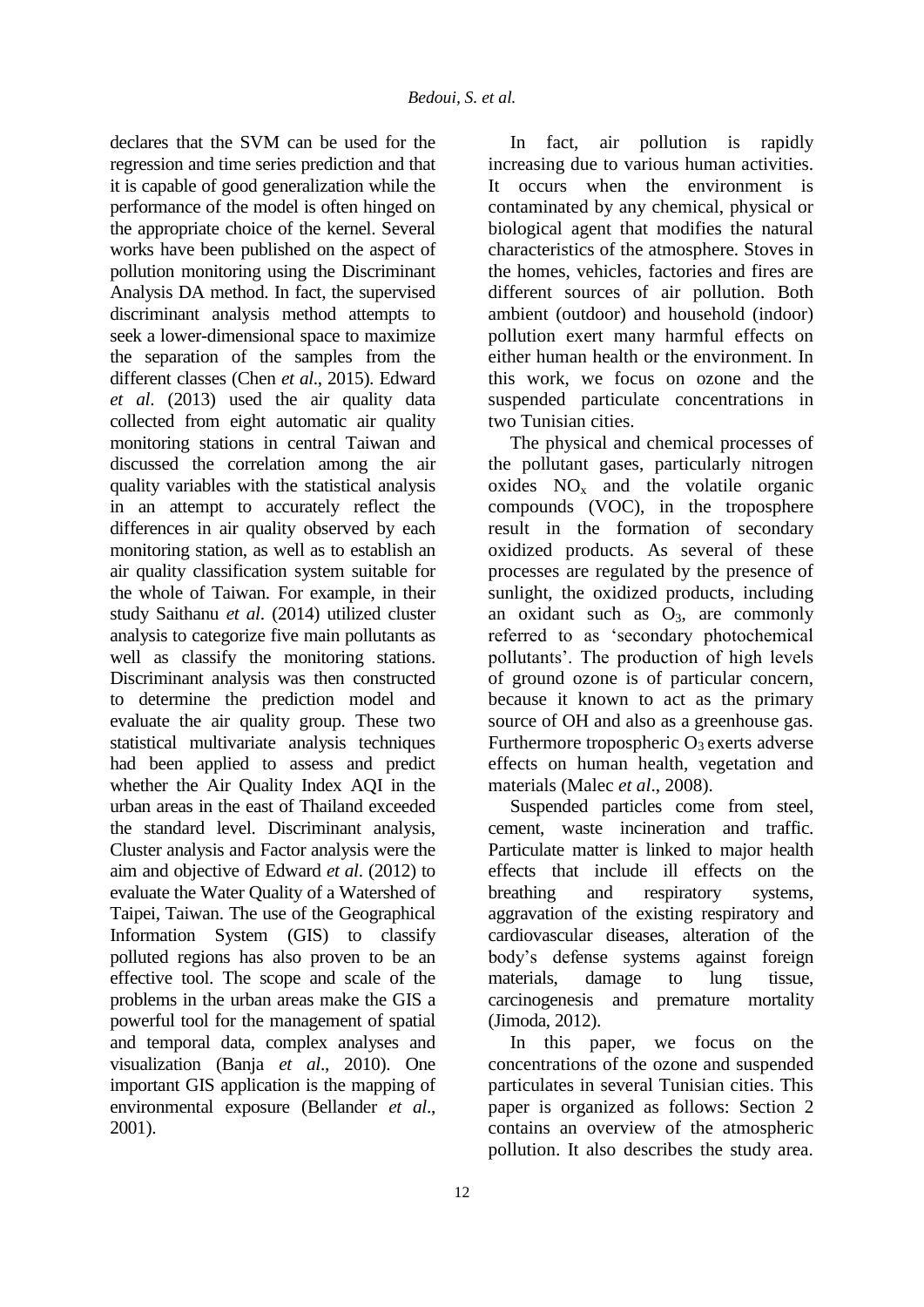A brief description of the support vector machines method, discriminant analysis method and MapInfo software are also included. Section 3 presents the results and discussion of the atmospheric pollutants space distribution using the different measurements with data analysis and mapping methods.

### **MATERIALS AND METHODS**

This section is composed of two partsfirst, a brief overview of the ozone and particle sources and the effects. The area under study is presented. The rest of the section is a description of the support vector machines method.

### **Atmospheric pollution and study area**

In Tunisia, the air quality is monitored via fixed and mobile stations. The stations are equipped with various measuring instruments and analyzers of the pollutants such as sulfur dioxide, nitrogen oxides, solid particles, carbon monoxide and ozone. They also include devices for meteorological measurements. The national network for monitoring air quality (RNSQA) was created in 1996 within the National Agency of Environmental Protection (ANPE). It is, in fact, a coherent system with the ability to read the air quality daily in the areas most affected by this phenomenon, like the big cities and industrial zones. Fifteen fixed functional stations and a mobile laboratory are in place.

#### **Support vector machine SVM method**

In machine learning, Support Vector Machines (SVM) is a supervised learning model with the associated learning algorithms that analyze the data and recognize the patterns used in the classification and regression analysis (Zhao *et al*., 2013).

SVM identifies the optimal separating hyper-plan between the classes that maximize the margin. Two cases are presented: linearly and non-linearly separable.

# **Basic steps involved in the SVM algorithm**

For the linearly separable case, the hyper plan has Equation (1).

$$
f(x) = wx + b = 0 \tag{1}
$$

The distance from a point to the plan is:

$$
d(x) = \frac{|wx + b|}{\|w\|} \tag{2}
$$

Maximize the distance means minimize  $||w||$ .

To minimize  $||w||$ , the  $\alpha_i$ the coefficients of Lagrange dual problem should be solved as follows:

$$
w = \sum_{i} \alpha_i x_i y_i \tag{3}
$$

$$
w^T x + b = \sum_i \alpha_i x_i y_i x^T + b \tag{4}
$$

For the non-linearly separable case, kernel functions will be introduced.

Example of such kernels,

 Polynomial kernel (For MATLAB, "d" the order of the polynomial  $=$  3 by default)

$$
k(x_i, x) = (x_i x + 1)^d \tag{5}
$$

• RBF kernel ( $\delta = 1$  by default using MATLAB)

$$
k(x_i, x) = \exp\left(-\delta \|x - x_i\|^2\right) \tag{6}
$$

#### **Discriminant Analysis (Linear/Quadratic)**

The aim is to identify a line in the feature space on which to project all the samples, such that the samples are well (maximally) separated.

Linear Discriminant Analysis LDA is one of the most popular and powerful dimensionality reduction techniques for classification (Wu *et al*., 2015).

LDA provides a linear projection of the data with (c-1) dimensions, taking into account the scatter of data within each class and across the classes. Projection directions are those that maximize the inter-class separation of the projected data (Brahim-Belhouari *et al*., 2005).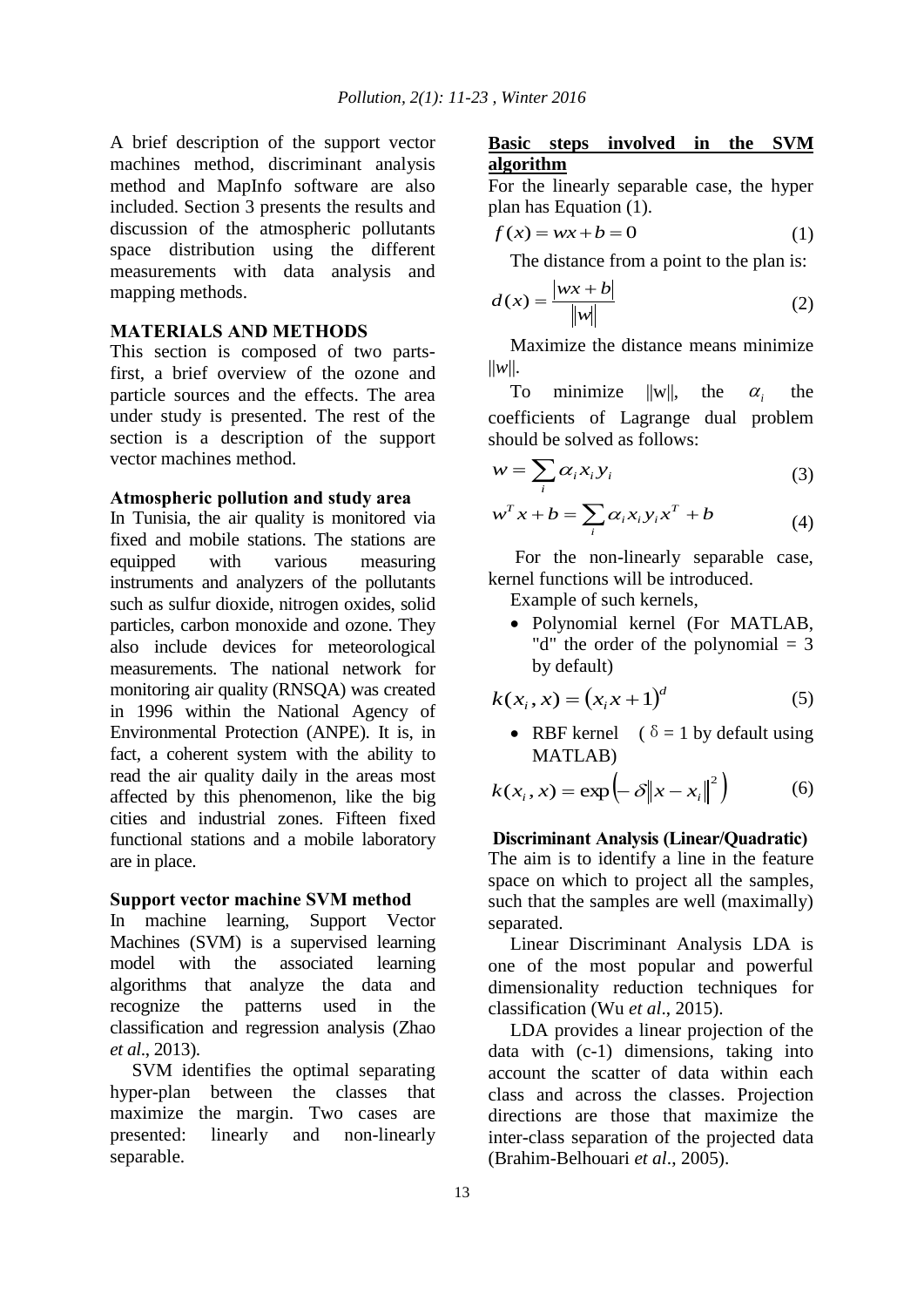### **Basic steps in the LDA algorithm**

*i*

Calculate the within class scatter matrix

$$
S_{w} = \sum_{i=1}^{c} S_{i}, S_{i} = \sum_{i=1}^{c} (X_{i} - \hat{\mu}_{i}) (X_{i} - \hat{\mu}_{i})^{T}
$$
(7)

where  $\hat{\mu}_i$  is the mean of each class; and c is the number of classes.

Calculate the between class scatter matrix

$$
S_B = \sum_{i=1}^n n_i (\hat{\mu}_i - \hat{\mu}) (\hat{\mu}_i - \hat{\mu})^T
$$
 (8)

where  $n_i$  is the number of observations for each class,  $\hat{\mu}_i$  is the mean of each class and  $\hat{\mu}$  is the mean of all the classes.

Solve the eigenvalue problem

$$
S_B V = \Lambda S_W V \tag{9}
$$

The purpose of Fisher-LDA is to maximize the following objective.

$$
J(W) = \frac{W^T S_B W}{W^T S_W W}
$$
 (10)

Therefore, the objective of the LDA considers maximizing between the class scatter matrixes and minimizing the within class scatter.

### **RESULTS AND DISCUSSION**

### **Data base**

#### **Ozone O<sup>3</sup>**

Ozone is monitored in four stations measuring air quality located in District Tunis, Bizerte, Sousse and Sfax cities.

The histogram below illustrates the monthly averages from the ozone registered in the monitoring stations mentioned prior.

From the various histograms (Fig. 1), it becomes clear that the maximum values of the 8-hour averages are recorded during the summer. This is due to the influence of the metrological requirements like temperature and sunshine on the evolution of ozone.



**Fig. 1. Maximum monthly ozone concentrations in four cities**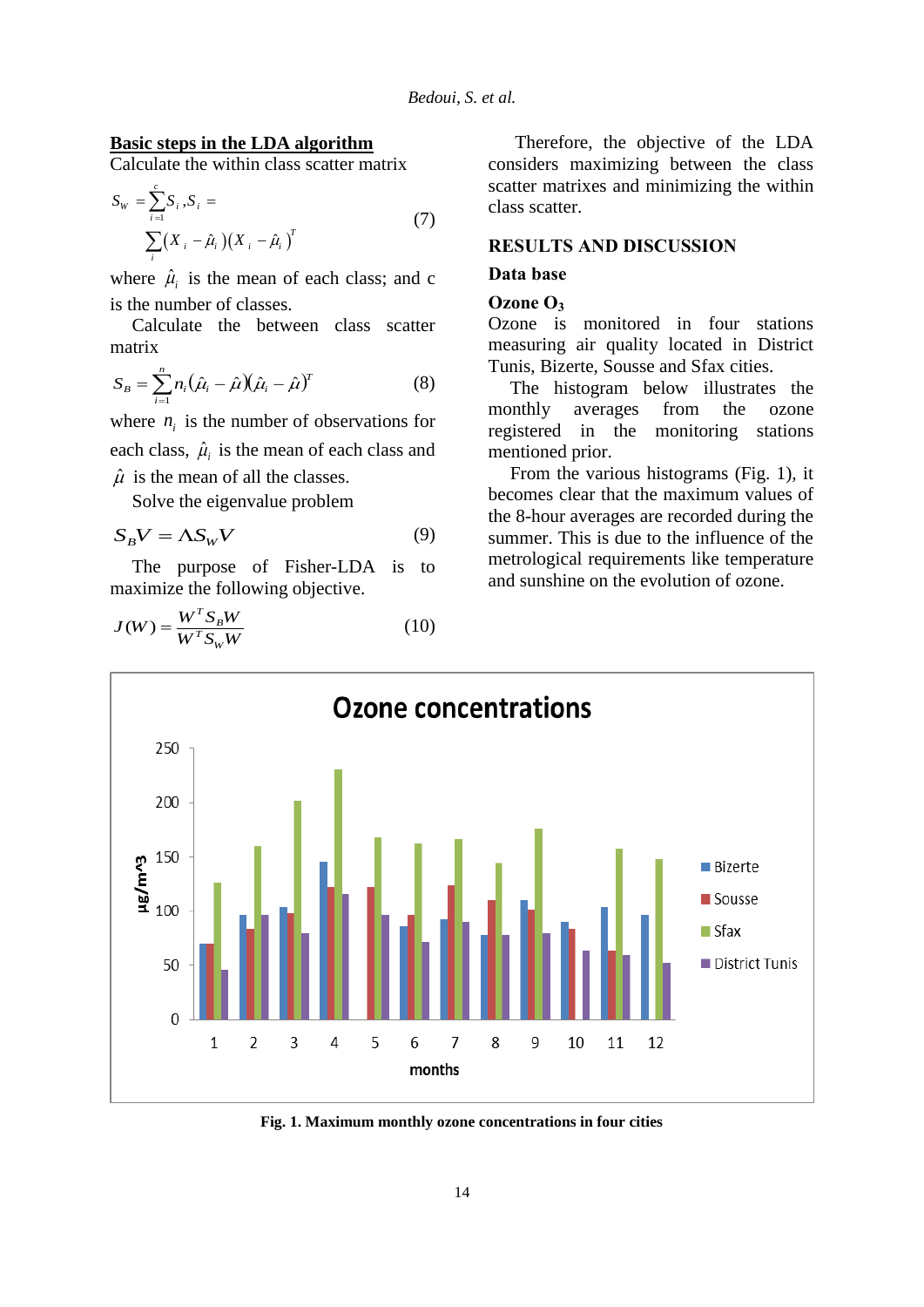### **Suspended particles**

We present via the graph given above, the evolution of the monthly average of the Suspended particles SP monitored in the four stations measuring the air quality located in District Tunis, Bizerte, Sousse and Sfax cities.



**Fig. 2. Maximum monthly Suspended Particles SP concentrations in four cities**

From the histograms (Fig. 2), we demonstrate that the maximum concentrations were recorded during the months of October, November and December for the various stations. The variations in the concentration of the suspended particles also follow a seasonal classic variation: the highest levels are observed during the winter season (October-February) against the summer season (March-September) which is characterized by the presence of low stable concentrations.

### **Gas dispersion with the SVM method**

The monthly concentrations of the ozone and particles for each city were used as the input parameters for the SVM. We explored the discrimination between the two cities (District Tunis/Sfax). For the purpose of classification, the data were

divided into two subsets; training and testing. In fact, separating the data into training and testing sets is essential to evaluate the data in the support vector machine model. Using MATLAB we applied the SVM to our database. The function "svmtrain" is used for learning an SVM classifier. The following instructions are used in the simulation:

Symstruct = symtrain (data (train,), groups (train) 'KERNEL\_FUNCTION', 'Kfun', 'show plot' true) with Kfun it can be 'linear', 'rbf' or 'polynomial'.

The results for the linear SVM kernel, RBF SVM kernel and Polynomial kernel are revealed in Figures 3, 4 and 5, respectively.

Table 1 evaluates the performance of the classifier.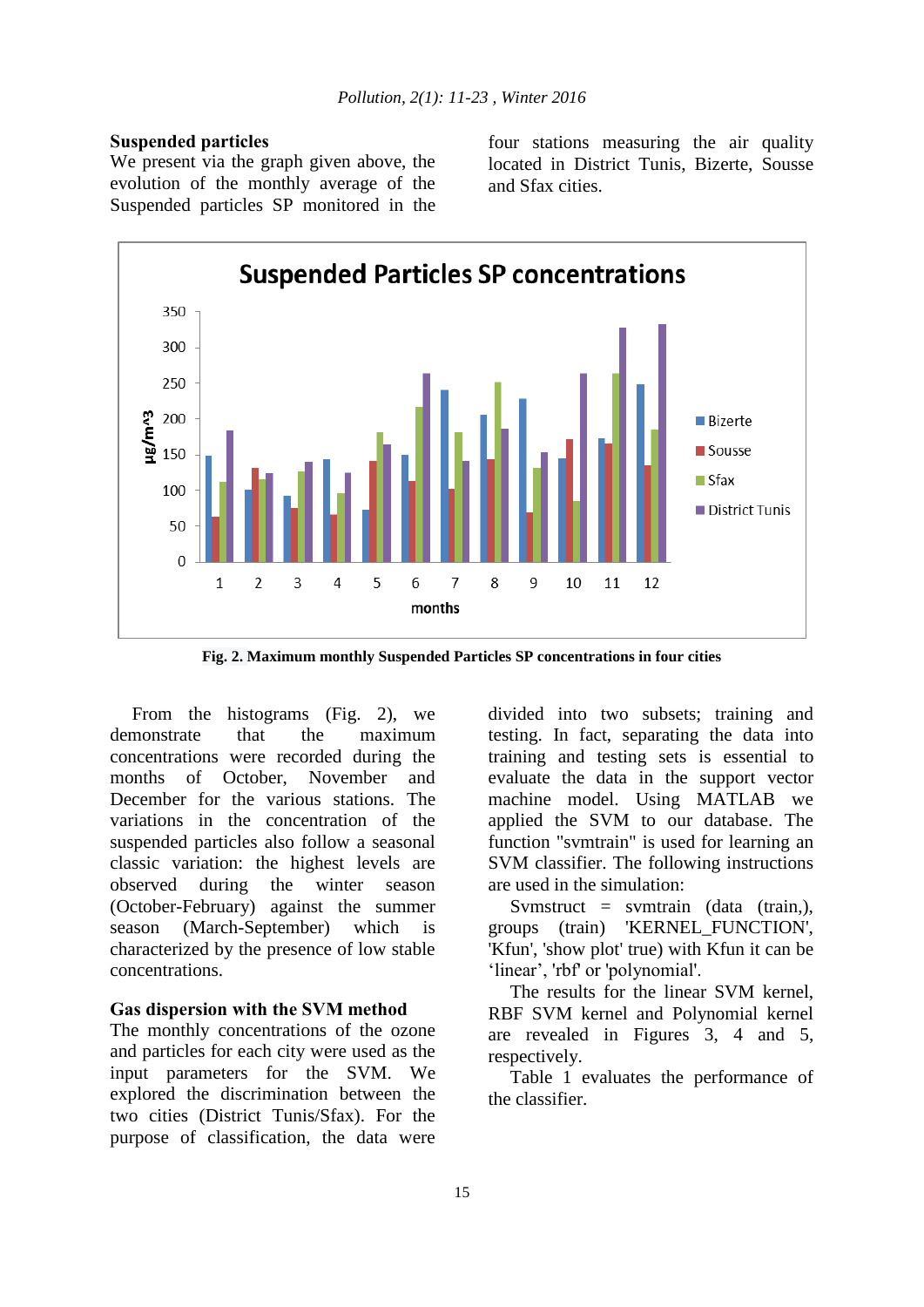



**Fig. 3. SVM linear kernel for District Tunis and Sfax**



**Fig. 4. SVM RBF kernel for District Tunis and Sfax**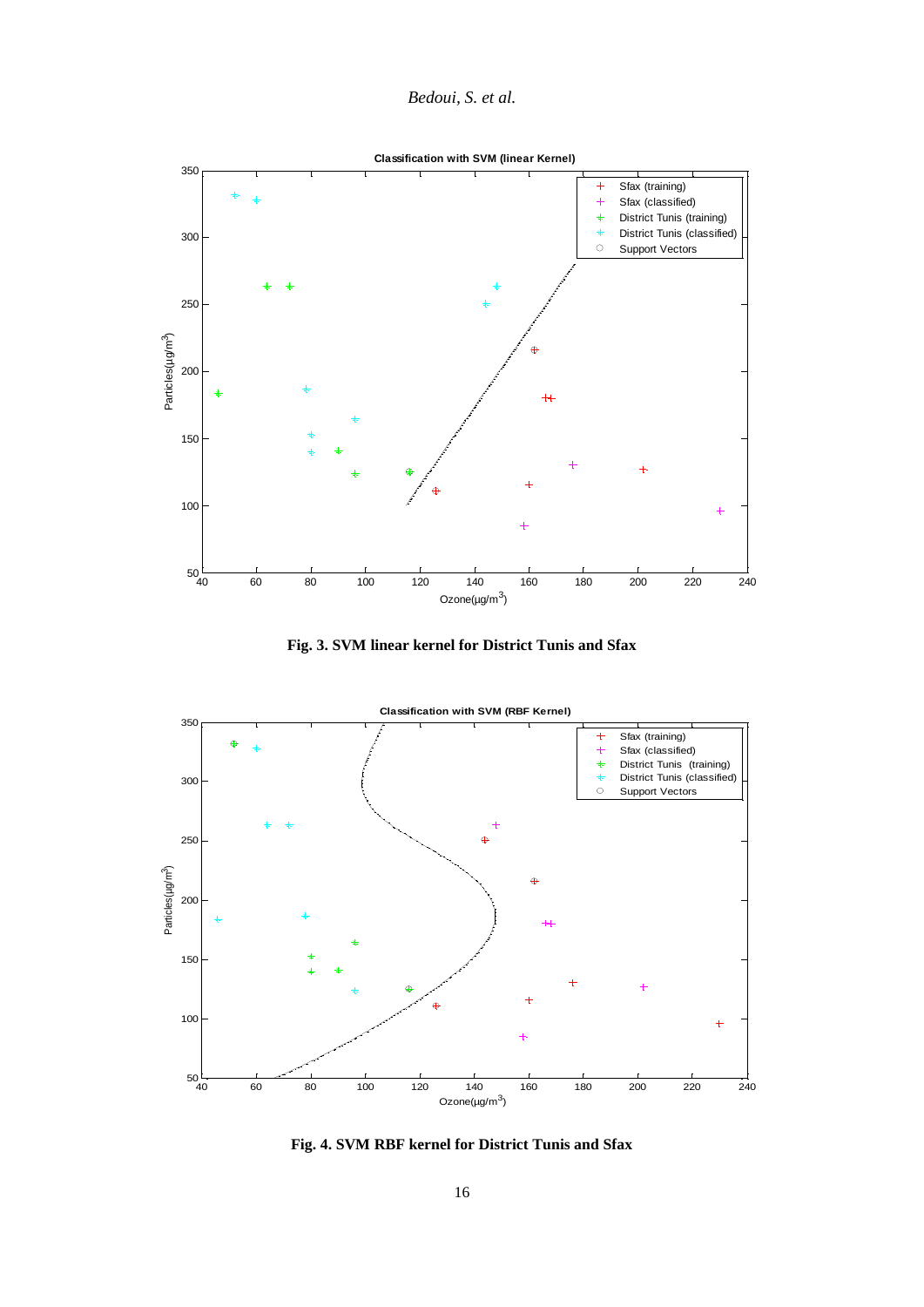

**Fig. 5. SVM Polynomial kernel for District Tunis and Sfax**

|                   |       |     | Correct rate | <b>Error rate</b> | <b>Sensitivity</b> | <b>Specificity</b> |
|-------------------|-------|-----|--------------|-------------------|--------------------|--------------------|
| Linear kernel     |       |     | 81.82%       | 18.18%            | 0.8                |                    |
| Rbf kernel        | Sigma | 0.1 | 54.55%       | 45.45%            |                    |                    |
|                   |       | 0.5 | 81.82%       | 18.18%            | 0.6                |                    |
|                   |       |     | 100%         | $0\%$             |                    | 0.8333             |
| polynomial kernel | Order |     | 81.82%       | 18.18%            | 0.6                |                    |
|                   |       | 2   | 90.91%       | 9.09%             | 0.8                |                    |

**Table 1. Summary of the performance of different kernels used in the SVM analysis**

The evaluation of the performance in the support vector classification was based on the sensitivity, specificity, correct rate and error rate of the forecast. The

Correct rate  $=$  correctly classified samples

Error rate  $=$  incorrectly classified samples

Sensitivity =  $\frac{\text{correctly classified positivesamples}}{}$ 

sensitivity, specificity, correct and error rate are calculated based on the Equations (7), (8), (9) and (10).

(11)

(12)

(14)

$$
(13)
$$

$$
true positivesamples
$$
\n
$$
Specificity = \frac{correctly classified negative samples}{true negative samples}
$$

classified samples

classified samples

truenegative samples

From the Table 1, we observe that the SVM is capable of good prediction while the performance of the SVM model is often dependent on the kernel selection. Among the three kernels that have been used to train the data, the RBF kernel has been selected because of its high values and the correct rate. The appropriate choice of the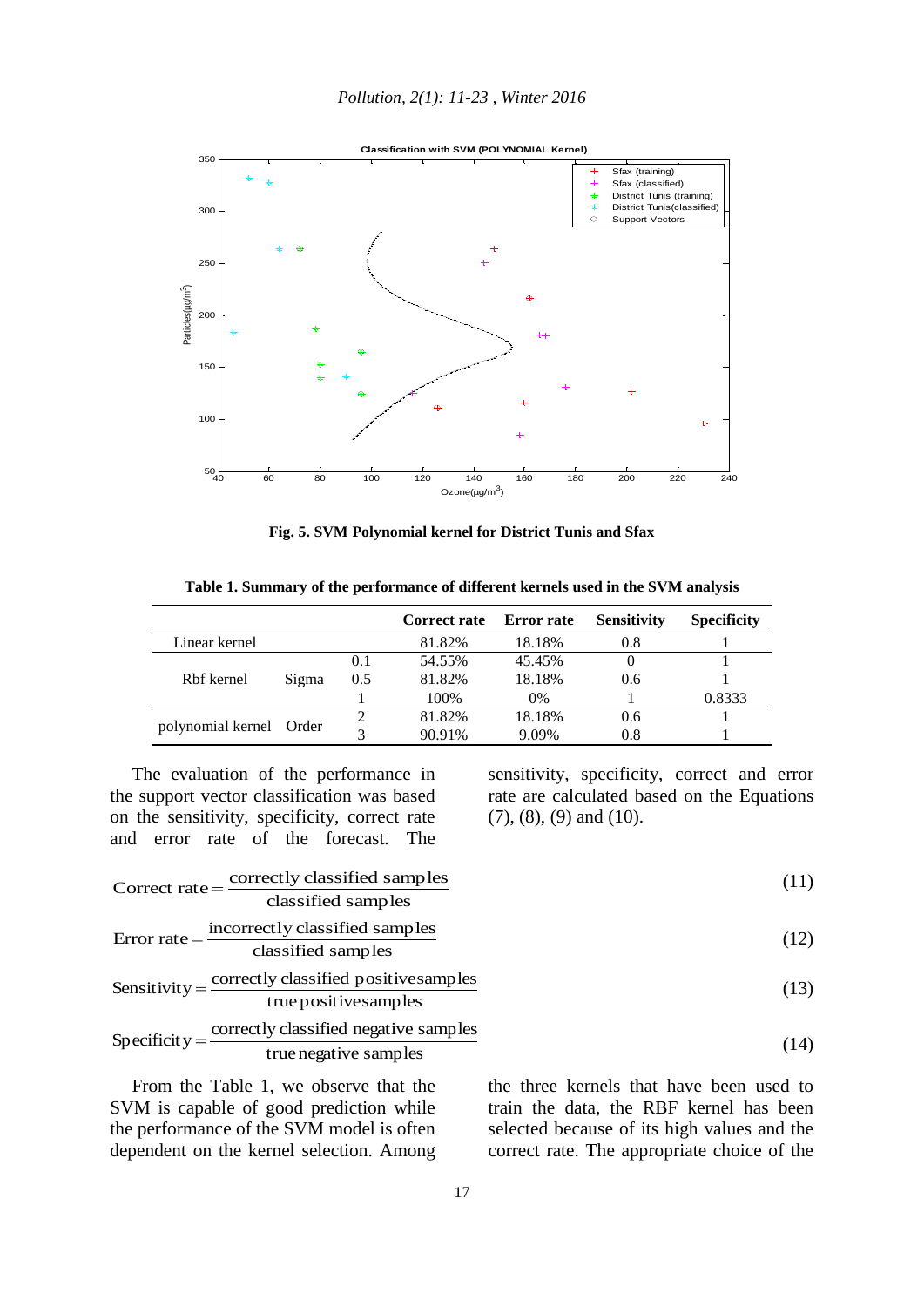kernel RBF kernel produced good results for the two pollutants. The polynomial and linear kernels produced adequate but low errors for the pollutants.

### **Gas dispersion with DA method**

The monthly concentrations of the ozone and particles for each city were used as the input parameters for the Discriminant analysis. In the first step, we study the discrimination among four cities (District Tunis/Bizerte/Sousse/ Sfax). The data includes measurements on the ozone emission and the particle emission of all four cities. There are twelve measurements



for Tunis city, and eleven measurements for the other three cities. We loaded the data and observed the differences in the gas emissions among the cities. If we measured the ozone and particles of a city and needed to determine its membership based on those measurements, one approach towards solving this problem could be used, termed discriminant analysis. The classify function can perform the classification using the different types of discriminant analysis. First, we classify the data using the default linear method as shown in Figure 6.



**Fig. 6. Classification with linear method Fig. 7. Misclassified points with linear method**



**Fig. 8. Separated regions with linear method**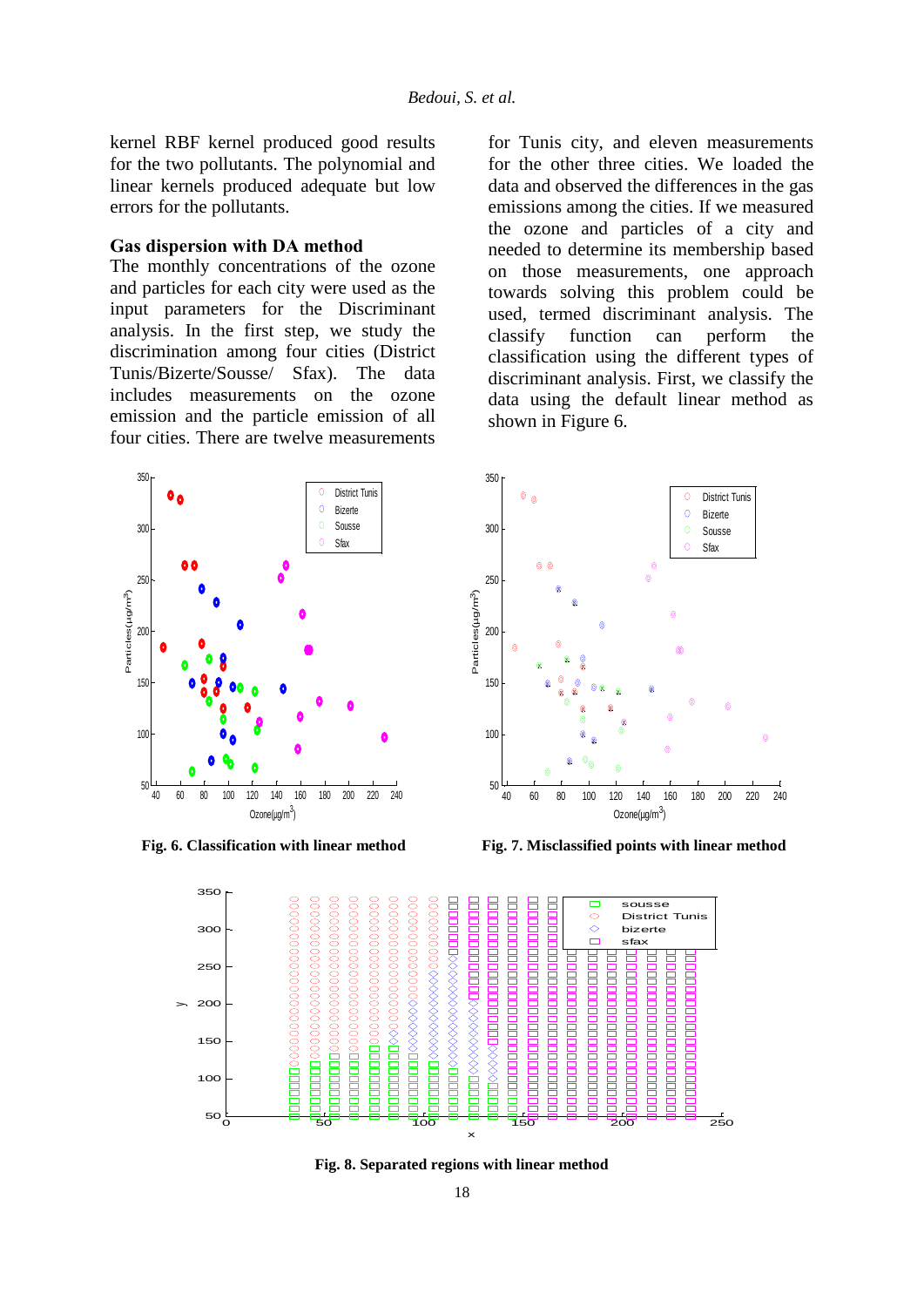Among the 45 measurements, 37.78% or 17 values are misclassified by the linear discriminant function. We can identify those by drawing an X through the misclassified points (Fig. 7). This function separates the plane into four regions divided by lines, and different regions have been assigned to different species. One way to visualize these regions is to create a grid of (x, y) values and apply the classification function to that grid, as illustrated in Figure 8. For some data sets, the regions for the various groups are not clearly separated by lines. In such instances, the linear discriminant analysis is inadequate. Therefore, the proportion of the misclassified points can be re-computed using the quadratic discriminant analysis. In the case of four classes, the quadratic discriminant analysis also proves inadequate. Each method misclassifies 37.78% of the specimens. In fact, 37.78% may be an underestimate of the proportion of misclassified items that could be expected if we classified a new data set.

In this section, we study the discrimination between the two cities (District Tunis/ Sfax). The data consists of measurements on the ozone emission and the particle emission of the two cities. Twelve measurements are given for Tunis city and eleven measurements for Sfax city. After loading the data we observed the differences between the emissions of gases between the cities. The classify function can perform the classification using different types of discriminant analysis. First, we classified the data using the default linear method, as shown in Figure 9.

Among the 23 measurements, 4.35% or 1 value is misclassified by the linear discriminant function. We can identify them by drawing an X through the misclassified points as in Figure 10 shown below. In fact, the function separates the plane into two regions divided by lines, and assigns each region to a city. We created a grid of (*x* and *y*) values and applied the classification function to that grid to visualize these regions (Fig. 11). For some data sets, the regions for the various groups do not get clearly separated by lines. When this is the case, using the linear discriminant analysis is not appropriate. We can recalculate the proportion of the misclassified observations using the quadratic discriminant analysis. In this case, of the 23 measurements, 0% or no value is misclassified by the quadratic discriminant function as shown in Figure 12.





**Fig. 9. Classification with linear method Fig. 10. Misclassified points with linear method**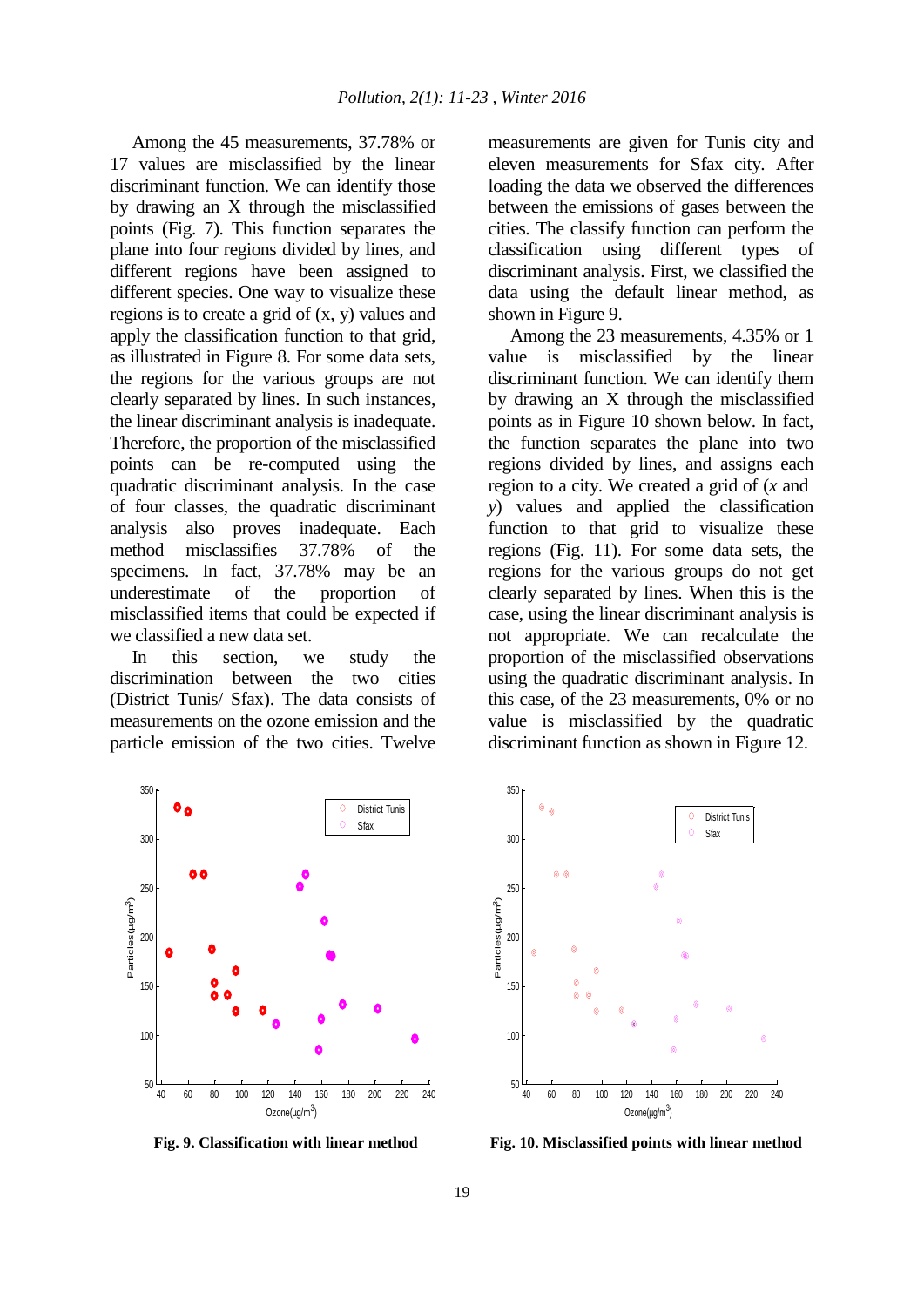*Bedoui, S. et al.*



**Fig. 11. Separated regions with linear method**



**Fig. 12. Misclassified point with the quadratic method**

The function has separated the plane into two regions divided by lines, and each region is assigned to a city. A grid of *x* and



**Fig. 13. Separated regions with the quadratic method**

*y* values the classification function so that the grid was created to visualize these two regions in Figure 13 given below.

| Table 2. Comparison of results obtained from a linear and quadratic discriminant analysis |
|-------------------------------------------------------------------------------------------|
|-------------------------------------------------------------------------------------------|

|           |                     | Data size | <b>Error</b> rate | <b>Correct rate</b> |
|-----------|---------------------|-----------|-------------------|---------------------|
| 4 classes | Linear DA           | 45        | 37.78%            | 62.22%              |
|           | Quadratic DA        | 45        | 37.78%            | 62.22%              |
| 2 classes | Linear DA           | 23        | 4.35 %            | 95.65%              |
|           | <b>Ouadratic DA</b> | 23        | 0%                | 100%                |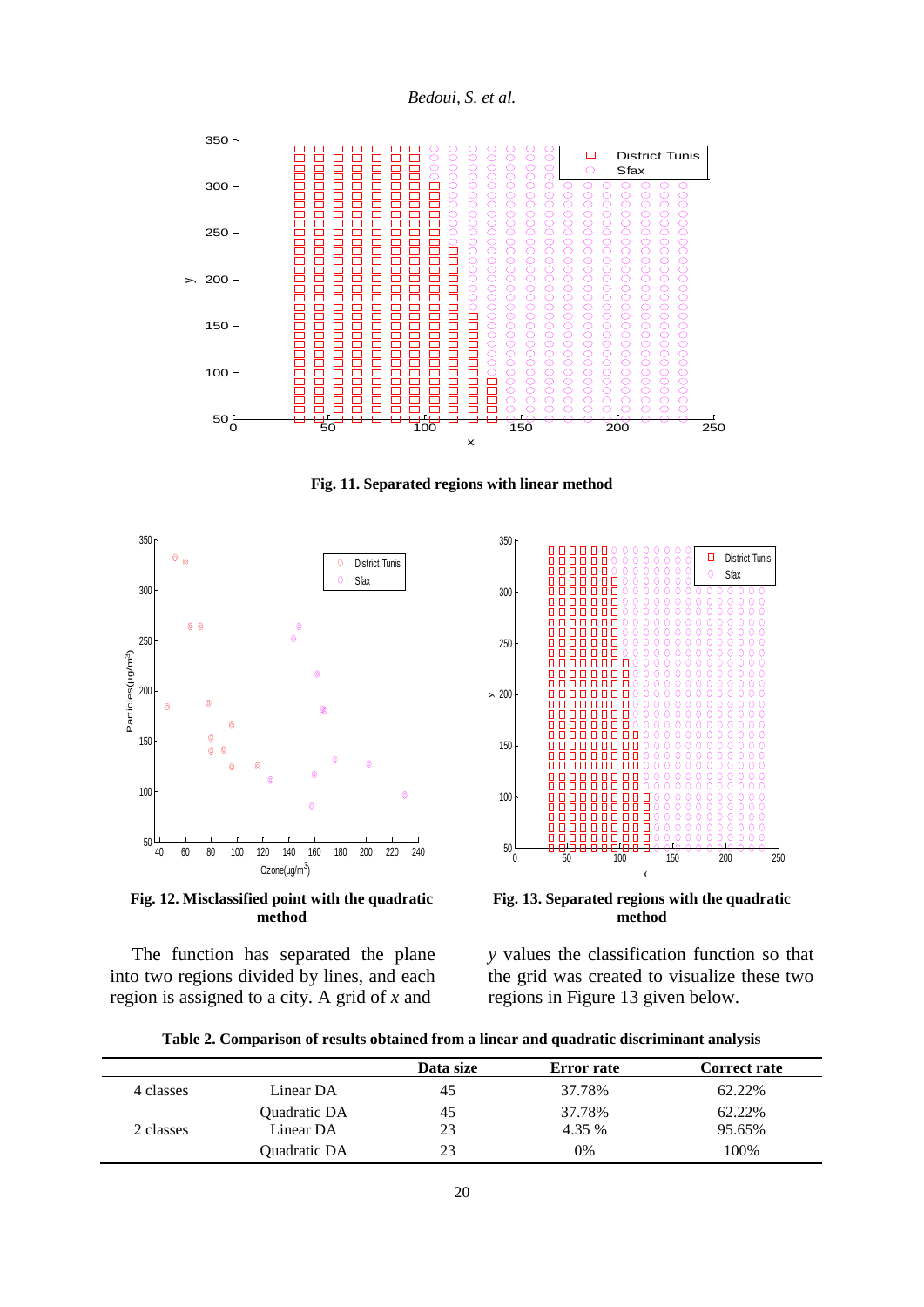Table 2 is a summary table. It recapitulates the different results. In the case of four classes either assigned linear DA or quadratic DA does not perform gaseous dispersion among the regions. These two methods produce 37.78% misclassified rate. In the case of two classes, the quadratic DA produces a lower misallocation rate than does the linear DA.

### **Gas dispersion with MapInfo**

MapInfo software is a Geographical Information System (GIS) widely used in the field of the environment. We plotted each average on a Tunisia map according to the regions using the Geographical Information System software (MapInfo 11.5).

To create a thematic map with MapInfo we follow the steps presented in Figure 14.



**Fig. 14. Thematic map with MapInfo software steps**

The result is shown in Figure 15.



**Fig. 15. Annually the Ozone and Suspended particle (SP) concentrations in Tunis, Bizerte, Sousse and Sfax regions**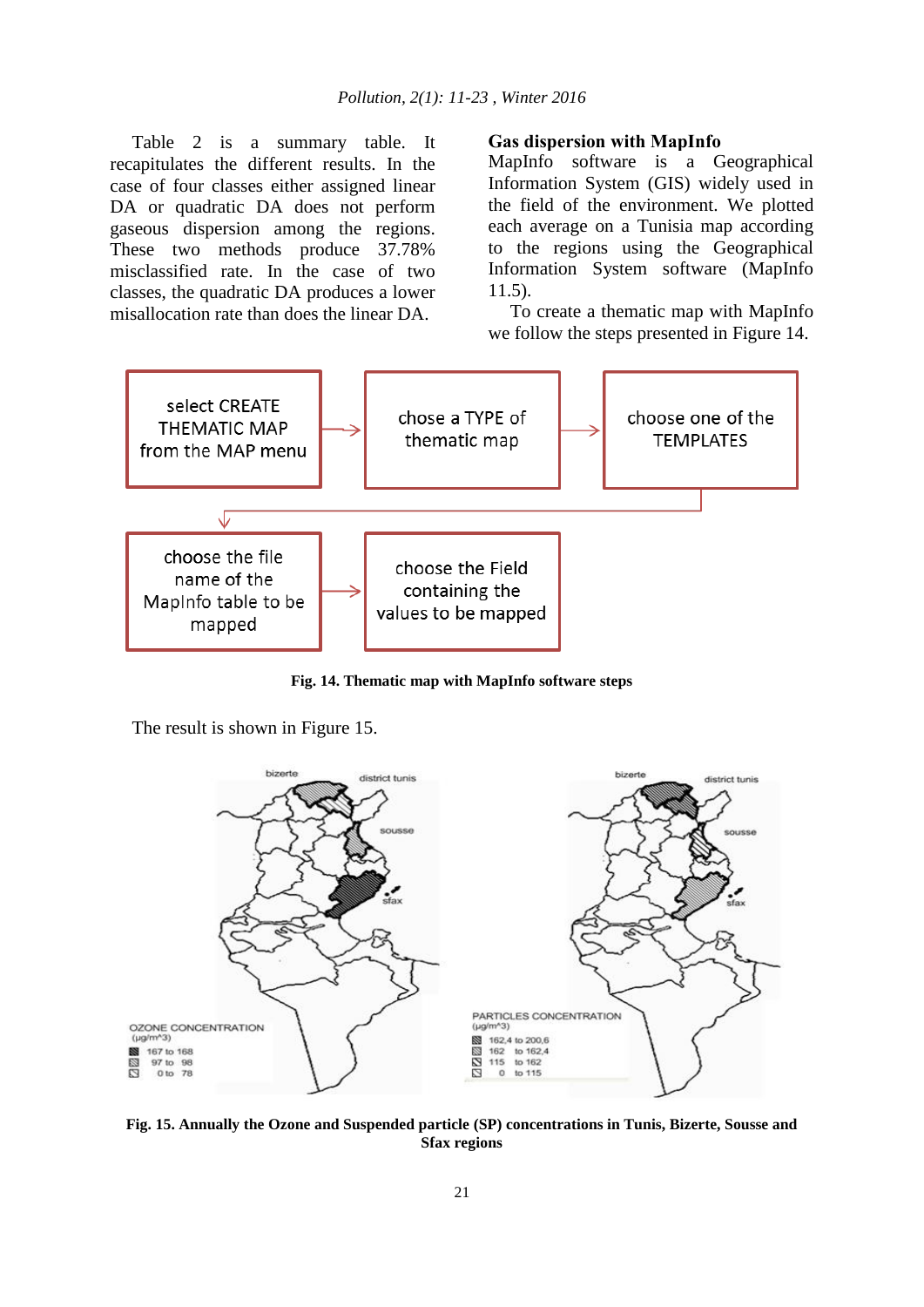From the map shown above (Fig. 15) it is very easy to understand the information. The process used to represent the gas concentration is a graduation of color. The basic color of the graduation selected is black. Four regions namely Bizerte, District Tunis, Sousse and Sfax have been classified using the MapInfo software. In fact, thematic maps improve the understanding of the data. The user is able to actually see the polluted states of the cities, to analyze and to compare the situations in different regions. It is true Sfax has the higher ozone concentrations compared with the other regions. The maximum concentrations for the Suspended particles SP were detected at Tunis.

### **CONCLUSION**

In this paper an analysis of the dispersion of ozone and the suspended particles is presented.

Controlling and forecasting the air quality parameters have become an important subject in atmospheric and environmental research due to the health and environmental effects caused by exposures to the air pollutants in the urban areas. In this paper, Support Vector Machines SVM has been performed to predict the concentrations of the ozone and particles. To achieve this goal, the SVM with the linear kernel, SVM with the polynomial kernel and SVM with the RBF kernel have been used.

For future work, more SVM kernels can be implemented and comparisons can be performed to identify which kernels give better prediction. The concentrations of these pollutants have also been investigated by a discriminant analysis DA of the monthly average values measured at four, and then at two locations in Tunisia. In the case of four classes, regardless of either linear or quadratic no reliable classification is available, with an error rate of 37.78%. However, in the case of two classes, the quadratic DA produces a lower misallocation rate (0%) than does the linear

DA (4.35%). A thematic map was created using the MapInfo software enabling classification of the regions.

# **ACKNOWLEDGEMENTS**

The authors extend their thanks to the Tunisian National Institute of Meteorology for providing the different values for the gas pollutants.

### **REFERENCES**

Banja, M., Como, E., Murtaj, B. and Zotaj, A. (2010). Mapping air pollution in urban tirana area using GIS. (Paper presented at International Conference SDI 2010 – Skopje)

Bellander, T., Berglind, N., Gustavsson, P., Jonson, T., Nyberg, F., Pershagen G. and Järup, L. (2001). Using Geographic Information Systems to Assess Individual Historical Exposure to Air Pollution from Traffic and House Heating in Stockholm. Environ Health Persp, 109(6), 633-639.

Brahim-Belhouari, S. and Bermak, A. (2005). Gas identification using density models" Pattern Recogn Lett, 26, 699–706.

Chen, C., Zhang, Z., Ouyang, M.,Liu, X.,Yi, L.,Liang, Y. and Zhang, C. (2015). Shrunken centroids regularized discriminant analysis as a promising strategy for metabolomics data exploration. J. Chemometrics, 29(3), 154-164.

Edward, M.Y and Kuo, S.L. (2012). Applying a Multivariate Statistical Analysis Model to Evaluate the Water Quality of a Watershed. Water Environ Res, 84(12), 2075-2085.

Edward, M.Y and Kuo, S.L. (2013). A Study on the Use of a Statistical Analysis Model to Monitor Air Pollution Status in an Air Quality Total Quantity Control District. Atmosphere, 4(4), 349-364.

Jimoda, L. A. (2012). Effects of particulate matter on human health, the ecosystem, climate and materials: a review. FU, Work Liv Env Prot, 9(1), 27-44.

Lu, W.Z. and Wang, W.J. (2005). Potential assessment of the support vector machine method in forecasting ambient air pollutant trend. Chemosphere, 59(5), 693–701.

Lu, W., Wang, W., Wang, X. and Leung, A.Y.T. (2003). Prediction of Air Pollutant Levels using Support Vector Machines: An Effective Tool. ( in B.H.V. Topping, (Editor), "Proceedings of the Seventh International Conference on the Application of Artificial Intelligence to Civil and Structural Engineering", Civil-Comp Press,